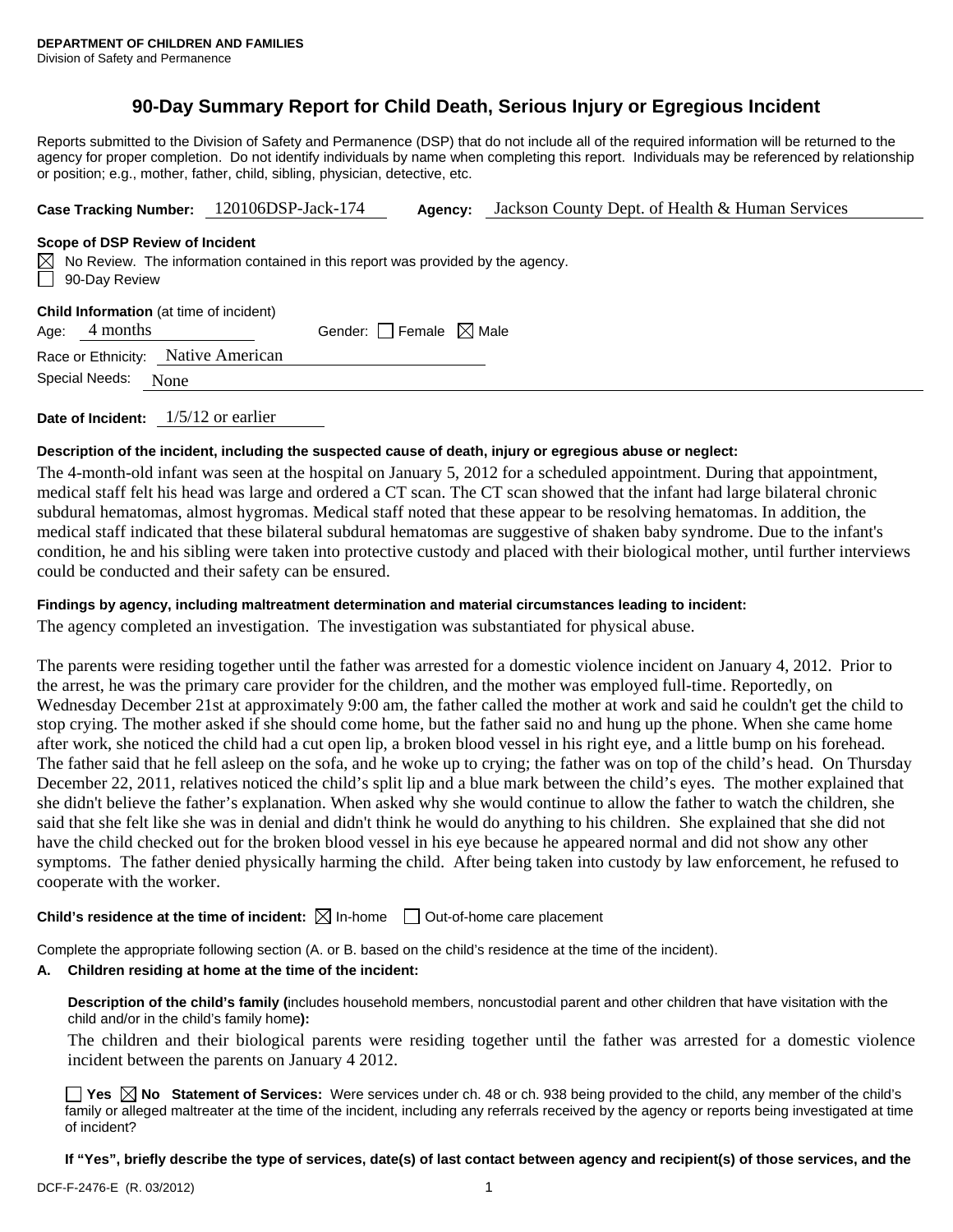**DEPARTMENT OF CHILDREN AND FAMILIES**  Division of Safety and Permanence

## **person(s) receiving those services:**

N/A

**Summary of all involvement in services as adults under ch. 48 or ch. 938 by child's parents or alleged maltreater in the previous five years:** (Does not include the current incident.) None

**Summary of actions taken by the agency under ch. 48, including any investigation of a report or referrals to services involving the child, any member of the child's family living in this household and the child's parents and alleged maltreater at the age of 18 years or older.** (Does not include the current incident.)

(Note: Screened out reports listed in this section may include only the date of the report, screening decision, and if a referral to services occurred at Access. Reports that do not constitute a reasonable belief of maltreatment or threatened harm may not be screened in for an initial assessment, and no further action is required by the agency.)

None

**Summary of any investigation involving the child, any member of the child's family and alleged maltreater conducted under ch. 48 or ch. 938 and any services provided to the child and child's family since the date of the incident:** 

On 2/8/2012, the Department received the following report. The child was seen for a medical appointment and a follow-up CT scan this morning. The reporter stated that the neurologist read the CT scan and found an acute subdural hematoma greater than the prior one and on top of the other one. The reporter stated that this is a non-accidental injury.

Since the date of the incident, the Department is providing case management services and referrals to outside agencies.

## **B. Children residing in out-of-home (OHC) placement at time of incident:**

**Description of the OHC placement and basis for decision to place child there:** 

**Description of all other persons residing in the OHC placement home:** 

**Licensing history:** Including type of license, duration of license, summary of any violations by licensee or an employee of licensee that constitutes a substantial failure to protect and promote the welfare of the child.

| Summary of any actions taken by agency in response to the incident: (Check all that apply.) |                                                      |  |                                                   |
|---------------------------------------------------------------------------------------------|------------------------------------------------------|--|---------------------------------------------------|
|                                                                                             | Screening of Access report                           |  | Attempted or successful reunification             |
| MMMMMM                                                                                      | Protective plan implemented                          |  | Referral to services                              |
|                                                                                             | Initial assessment conducted                         |  | Transportation assistance                         |
|                                                                                             | Safety plan implemented                              |  | Collaboration with law enforcement                |
|                                                                                             | Temporary physical custody of child                  |  | Collaboration with medical professionals          |
|                                                                                             | Petitioned for court order / CHIPS (child in need of |  | Supervised visitation                             |
|                                                                                             | protection or services                               |  | Case remains open for services                    |
| $\Box$                                                                                      | Placement into foster home                           |  | Case closed by agency                             |
| $\overline{\boxtimes}$                                                                      | <b>Placement with relatives</b>                      |  | Initiated efforts to address or enhance community |
|                                                                                             | Ongoing Services case management                     |  | collaboration on CA/N cases                       |
|                                                                                             |                                                      |  | Other (describe):                                 |

## **FOR DSP COMPLETION ONLY:**

**Summary of policy or practice changes to address issues identified during the review of the incident:**  None - No DSP review

**Recommendations for further changes in policies, practices, rules or statutes needed to address identified issues:**  None - No DSP review

 $\Box$  Yes  $\Box$  No  $\boxtimes$  Not Applicable This 90-day summary report completes the Division of Safety and Permanence (DSP) review of this case.

DCF-F-2476-E (R. 03/2012) 2 If the case review was not completed within 90 days, the DSP will complete and submit the final summary report within 6 months.